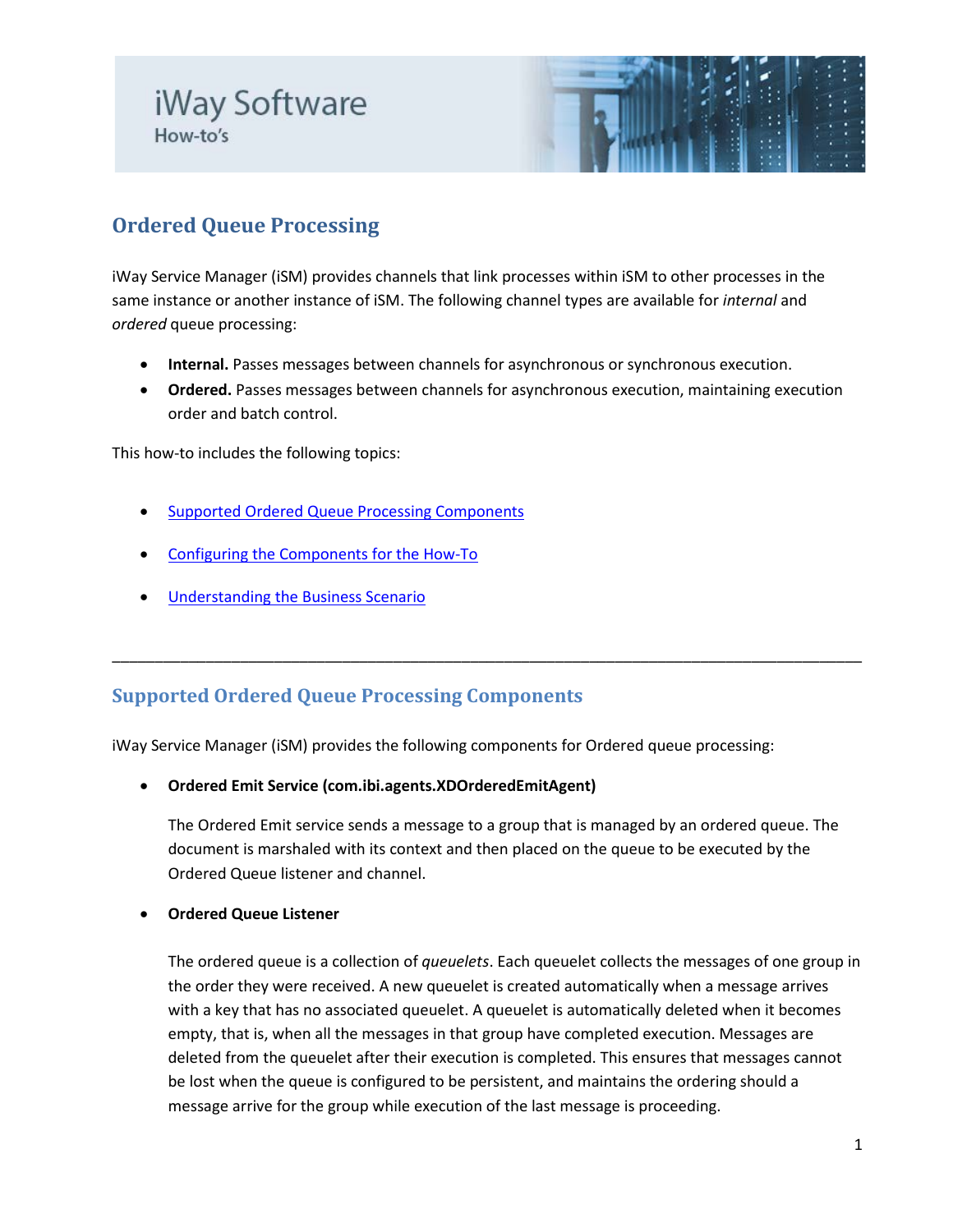## <span id="page-1-0"></span>**Configuring the Components for the How-To**

#### **Step 1: Identifying the Input**

The following image shows a sample XML input document that is referenced by this how-to.

```
<?xml version="1.0" encoding="windows-1252" ?>
<payload>
    \langleinfo\rangle<key>2136244477
                            \langle/kev>
        <msqtype>doc</msqtype>
        <gueue>mvbatchordg</gueue>
   \langle /info>
    \frac{1}{2} (X12_832_006010>
        <ISA>
            < 01 Authorization Information Qualifier>00</ 01 Authorization Information Qualifier>
            < 02 Authorization Information/>
            < 03_Security_Information_Qualifier>00</_03_Security_Information_Qualifier>
            <-04 Security Information/>
            <_05_Interchange_ID_Qualifier>12</_05_Interchange_ID_Qualifier>
            < 06 Interchange Sender ID>2136244477
                                                        </_06_Interchange_Sender_ID>
            \overline{<}07_Interchange_ID_Qualifier>12</_07_Interchange_ID_Qualifier>
            < 08 Interchange Receiver ID>8008728255
                                                           </_08_Interchange_Receiver_ID>
            < 09 Interchange Date>050513</ 09 Interchange Date>
            \langle 10 Interchange Time>1632</ 10 Interchange Time>
            < 11 Repetition Separator>^</ 11 Repetition Separator>
            <_12_Interchange_Control_Version_Number>00601</_12_Interchange_Control_Version_Number>
            <_13_Interchange_Control_Number>000018750</_13_Interchange_Control_Number>
            < 14 Acknowledgement Requested>0</ 14 Acknowledgement Requested>
            <_15_Usage_Indicator>P</_15_Usage_Indicator>
            < 16 Component Element Separator>&gt;</ 16 Component Element Separator>
        \langle/ISA>
        <GS>
            < 01 Functional Identifier Code>SC</ 01 Functional Identifier Code>
            <_02_Application_Senders_Code>2136244477</_02_Application_Senders_Code><br><_03_Application_Senders_Code>2136244477</_02_Application_Senders_Code><br><_03_Application_Receivers_Code>8008727255</_03_Application_Receivers_Code>
            < 04 Date>20050513</ 04 Date><br>< 05 Time>1632</ 05 Time>
            \langle/GS>
        < 832<ST>
                <_03_Implementation_Convention_Reference>006010</_03_Implementation_Convention_Reference>
            \langle/ST>
            <BCT><_01_Catalog_Purpose_Code>RC</_01_Catalog_Purpose_Code>
                 <_02_Catalog_Number>122136244477</_02_Catalog_Number>
                 < 03 Catalog Version_Number>100</ 03 Catalog Version_Number>
                 < 09 Description>FLOWER GIRL DRESES </ 00 Description><br>< 10 Transaction_Set_Purpose_Code>02</ 10 Transaction_Set_Purpose_Code>
            </BCT
```
This XML input document contains an  $\langle$ info> section that is relevant for queuing and an <X12\_832\_006010> message payload section.

The <info> section is described in more detail as follows:

```
<info>
       <key>2136244477</key>
       <msgtype>doc</msgtype>
       <queue>mybatchordq</queue>
</info>
```
where:

<key>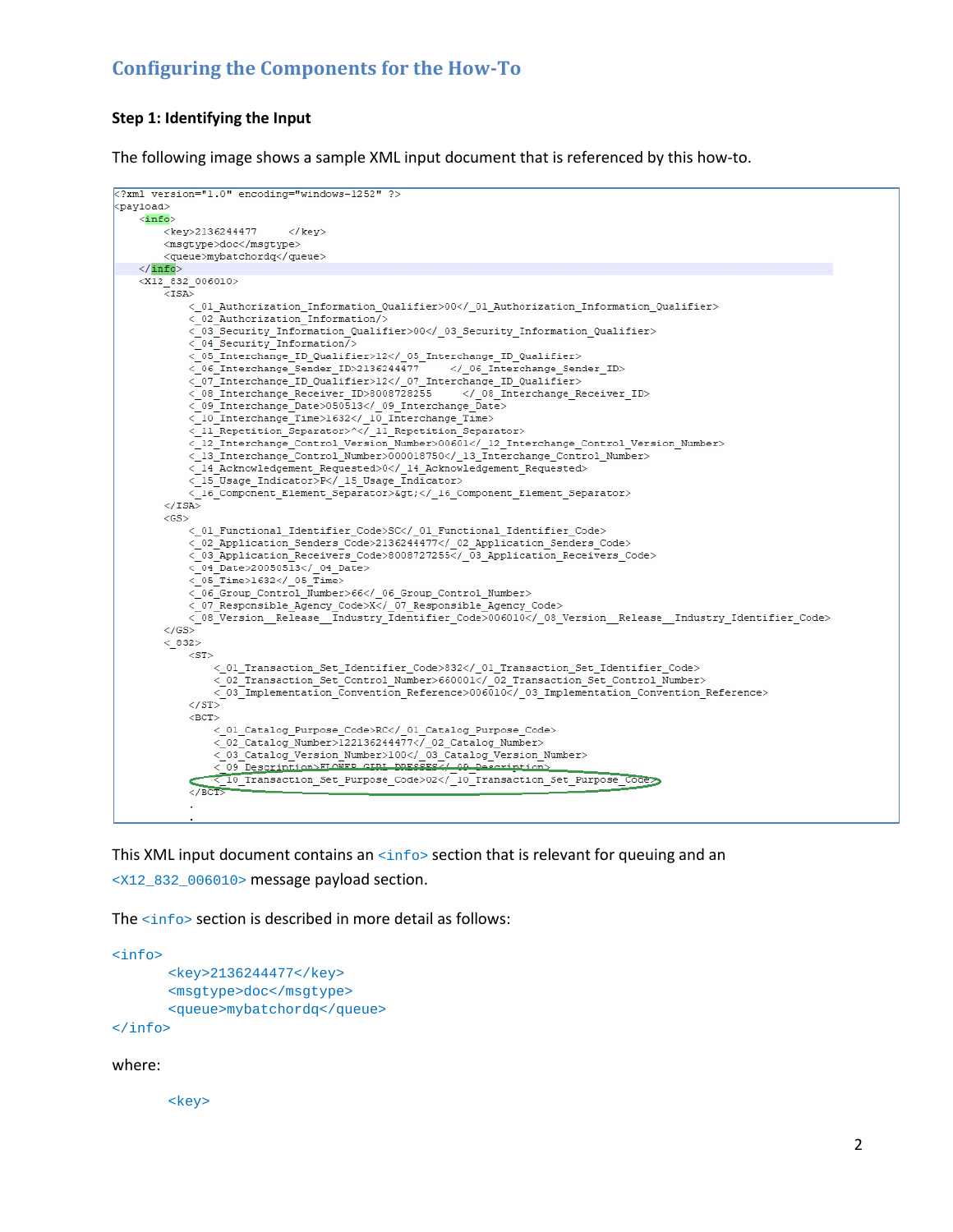Identifies the group for this message.

<msgtype>

Is the classification of the message that is being sent to the ordered queue.

<queue>

Is the name of the ordered queue that is serviced by the Ordered Queue listener.

The <X12\_832\_006010> message payload section contains the value that was selected to allow the numerical ordering (the *Transaction Set Purpose Code*).

**Note:** All inputs containing a message payload can be sent simultaneously. However, the last message that is sent must be a non-payload message and contain:

<msgtype>**docend**</msgtype>

#### **Step 2: Defining a Channel to Emit Messages**

The channel that will be used to emit messages can be structured as follows:

- **Inlet.** Any supported protocol listener can be used, such as the File listener.
- **Route.** Contains the Ordered Emit service (agent), which is configured as shown in the following image.
- **Outlet.** The default outlet can be used (default.outlet).

| <b>Component Properties</b>     |                                                                                                                                                                                                                                                                                                                                         |  |
|---------------------------------|-----------------------------------------------------------------------------------------------------------------------------------------------------------------------------------------------------------------------------------------------------------------------------------------------------------------------------------------|--|
| Name                            | orderedq_emit                                                                                                                                                                                                                                                                                                                           |  |
| Type                            | Ordered Emit Agent                                                                                                                                                                                                                                                                                                                      |  |
| Description                     | Edit description                                                                                                                                                                                                                                                                                                                        |  |
|                                 |                                                                                                                                                                                                                                                                                                                                         |  |
| <b>Configuration Parameters</b> |                                                                                                                                                                                                                                                                                                                                         |  |
| Queue Name*                     | Name of the ordered queue to post messages to                                                                                                                                                                                                                                                                                           |  |
|                                 | XPATH(/payload/info/queue)                                                                                                                                                                                                                                                                                                              |  |
| Group Key*                      | Identifies the group for this message. Messages belonging to a group will execute strictly in order one after the other<br>but concurrently with messages belonging to other groups.                                                                                                                                                    |  |
|                                 | XPATH(/payload/info/key)                                                                                                                                                                                                                                                                                                                |  |
| Message Type                    | Determines the content of the message: document sends a document payload. last document sends a document<br>payload with the end of group signal, end signal sends just the end of group signal, delete sends a message to delete<br>the message group, and keep alive sends a signal to reset the timer for the unended group timeout. |  |
|                                 | XPATH(/payload/info/msqtype)                                                                                                                                                                                                                                                                                                            |  |
|                                 | Pick one<br>◡                                                                                                                                                                                                                                                                                                                           |  |
| Sort Key                        | Determines the sort key of this message when the ordered queue sorting mode is not chronological.                                                                                                                                                                                                                                       |  |
|                                 | XPATH(/payload/X12 832 006010/ 832/BCT/ 10 Transaction Set Pu                                                                                                                                                                                                                                                                           |  |

The following table lists and describes the parameters for the Ordered Emit Service (com.ibi.agents.XDOrderedEmitAgent).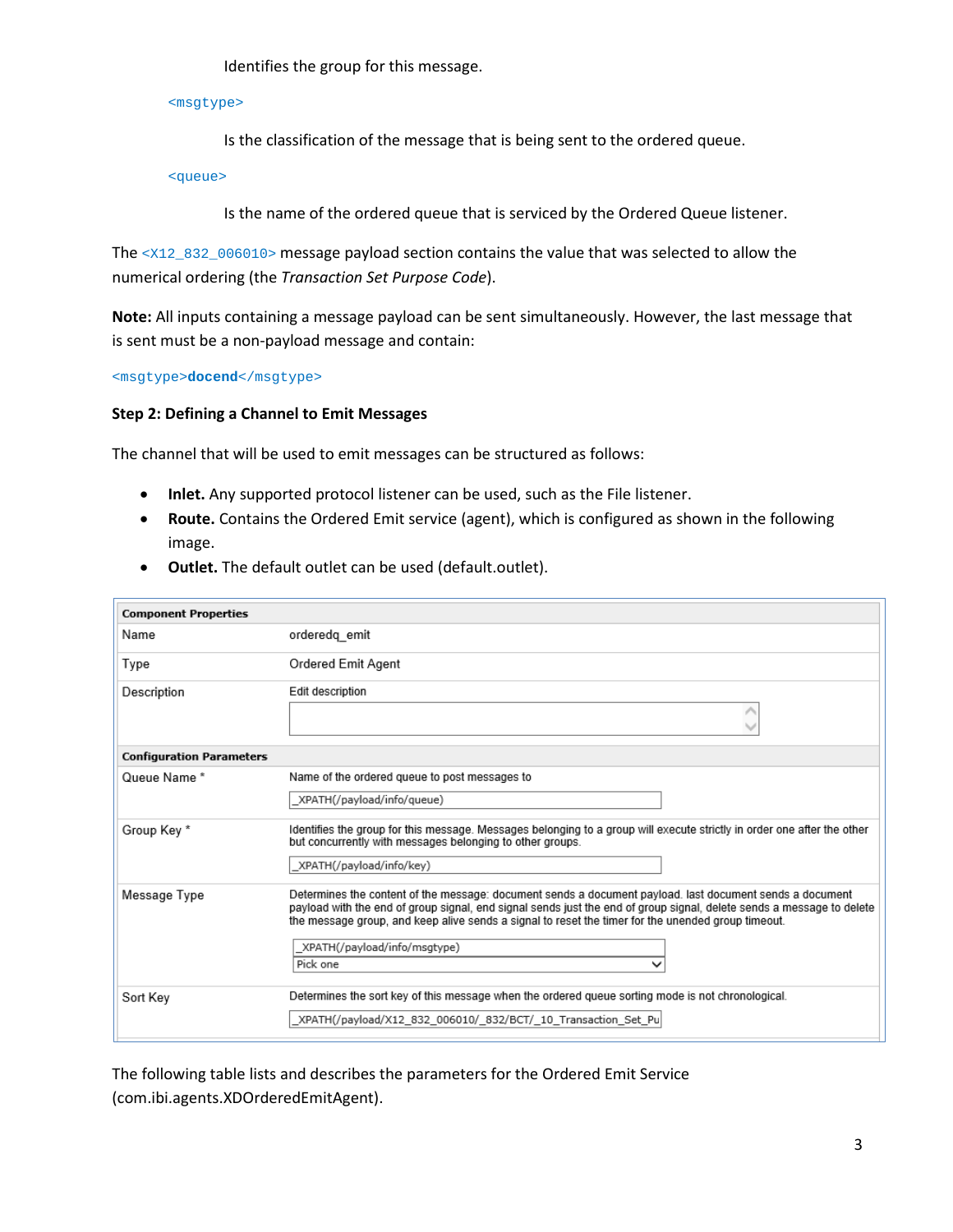| Parameter             | <b>Description</b>                                                       |
|-----------------------|--------------------------------------------------------------------------|
| Queue Name (required) | The name of the ordered queue that is serviced by an Ordered             |
|                       | Queue listener. The queue is created when the channel is started and     |
|                       | exists as long as the server is running.                                 |
| Group Key (required)  | Identifies the group for this message. Groups are created in the         |
|                       | ordered queue when a new key is presented, and are deleted when          |
|                       | the last message for that group has completed execution.                 |
| Message Type          | The classification of the message that is being sent to the ordered      |
|                       | queue. Select one of the following message types from the drop-          |
|                       | down list:                                                               |
|                       | document. The current document message is to be                          |
|                       | enqueued for its group key.                                              |
|                       |                                                                          |
|                       | delete. The batch queue is to be deleted. This has no effect             |
|                       | for an immediate queue.                                                  |
|                       |                                                                          |
|                       | end. The final message has been enqueued for this group<br>$\bullet$     |
|                       | and the batch queue is to be made available for dispatching.             |
|                       | This has no effect for an immediate queue.                               |
|                       |                                                                          |
|                       | keep alive. Resets the timeout period for a batch queue. This            |
|                       | has no effect for an immediate queue.                                    |
|                       | last document. Affects a document and end operation.                     |
|                       | Signals that this message is the final message and the queue             |
|                       | is to be made available for dispatching.                                 |
| Sort Key              | The sort key is applied only for non-chronological batching queues.      |
|                       | Passes the key to be used for the intra-batch sorting. Usually this will |
|                       | be an iFL statement extracting some value from the message itself,       |
|                       | such as a sequence number.                                               |

## **Step 3: Defining a Channel to Accept Messages**

The channel that will be used to accept messages can be structured as follows:

- **Inlet.** Contains the Ordered Queue listener, which is configured as shown in the following image.
- **Route.** Contains the necessary business logic (for example, a process flow).
- **Outlet.** The default outlet can be used (default.outlet).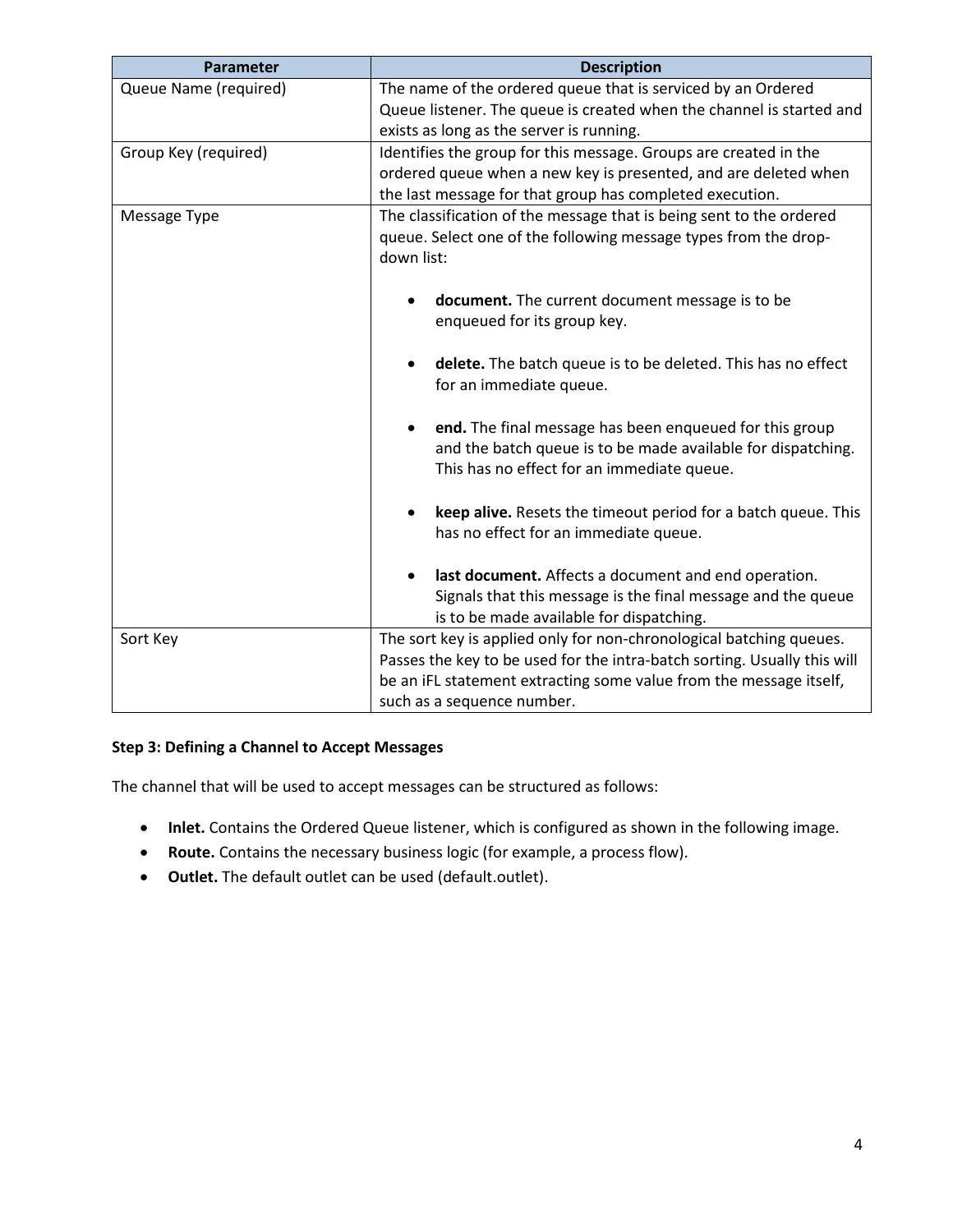| <b>Component Properties</b>                                     |                                                                                                                                                                                                                                                 |  |  |  |
|-----------------------------------------------------------------|-------------------------------------------------------------------------------------------------------------------------------------------------------------------------------------------------------------------------------------------------|--|--|--|
| Name                                                            | orderedg                                                                                                                                                                                                                                        |  |  |  |
| Type                                                            | <b>Ordered Queue</b>                                                                                                                                                                                                                            |  |  |  |
| Description                                                     | Edit description                                                                                                                                                                                                                                |  |  |  |
| Configuration parameters for new listener of type Ordered Queue |                                                                                                                                                                                                                                                 |  |  |  |
| Name of Ordered Queue *                                         | The queue name is used to identify the ordered message listener destination<br>mybatchordg                                                                                                                                                      |  |  |  |
| Queuing Mode                                                    | Determines when the messages in a group become available for execution. Choose batching to wait for the end of<br>group signal to be received for that group, choose immediate to make the messages available immediately.<br>batch<br>Pick one |  |  |  |
| Sorting Mode                                                    | Determines how the messages within a group are sorted in batching mode. Chronological ignores the sort key.<br>numerical<br>Pick one                                                                                                            |  |  |  |

The following table lists and describes the parameters for the Ordered Queue listener.

| Parameter             | <b>Description</b>                                                                                                                     |
|-----------------------|----------------------------------------------------------------------------------------------------------------------------------------|
| Name of Ordered Queue | The name of the ordered queue that is used to identify the ordered                                                                     |
| (required)            | message listener destination.                                                                                                          |
| <b>Queuing Mode</b>   | Determines how received messages are handled. Available modes<br>include:                                                              |
|                       | <b>immediate.</b> As messages for a group are received, they<br>become available for dispatching.                                      |
|                       | <b>batch.</b> A message becomes available for dispatching only<br>$\bullet$<br>when the group is closed.                               |
|                       | By default, the immediate queuing mode is selected.                                                                                    |
| <b>Sorting Mode</b>   | Applies to batch queues only, and only within the batch itself.<br>Available options include:                                          |
|                       | Chronological (default). No intra-batch sorting is performed,<br>and the order of presentation to the application is arrival<br>order. |
|                       | Lexical. The subsort key is sorted in lexical order. For strings,<br>this is generally considered alphabetic order.                    |
|                       | <b>Numeric.</b> The subsort key is sorted numerically by value<br>rather than as a string.                                             |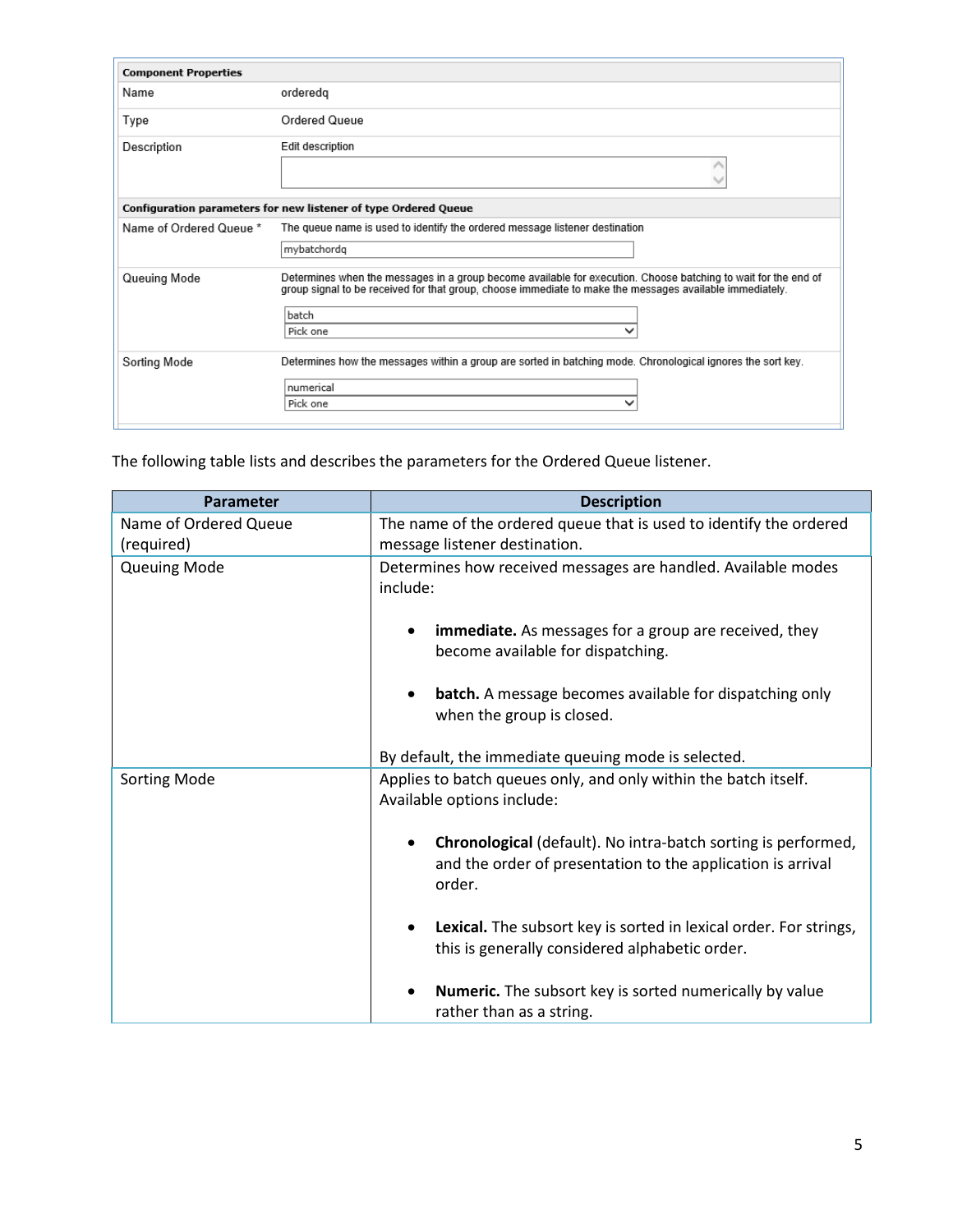## <span id="page-5-0"></span>**Understanding the Business Scenario**

This how-to describes an EDI X12 business scenario using ordered queue processing based on a numeric value. The EDI 832 message is used for furnishing or requesting the price of goods or services in the form of a catalog. Element BCT10 contains a Transaction Set Purpose Code, which is the numerical value used for ordering the incoming messages. Three EDI X12 832 messages are read by the listener.

The ordered queue processing involves two channels. The first channel contains the Ordered Emit service, and the second channel contains the Ordered Queue listener.

The \_XPATH() values for the Ordered Emit service configuration parameters point at particular elements in the input XML document to determine the following:

#### • **Queue Name: \_XPATH(/payload/info/queue)**

The Queue Name is the name of the ordered queue where the Ordered Emit service places the messages and where the Ordered Queue listener picks up the messages.

#### • **Group Key: \_XPATH(/payload/info/key)**

A Group Key is a unique identifier that groups all messages together. The value originates from the EDI X12 input message, the Interchange\_Sender\_ID. The XPATH could also have pointed to the following:

\_XPATH(/payload/X12\_832\_006010/ISA/\_06\_Interchange\_Sender\_ID)

#### • **Message Type: \_XPATH(/payload/info/msgtype)**

The X12 message payload is identified as  $d_{\text{OC}}$ . If the service is configured in iWay Integration Tools (iIT), then the following choices apply for different scenarios:

```
Delete {del}
Document {doc}
End Signal {end}
Keep Alive {keepalive}
Last document {docend}
```
**Note:** As mentioned earlier, all inputs containing a message payload can be sent simultaneously. However, the last message that is sent must be a non-payload message and contain:

```
<msgtype>docend</msgtype>
```
• **Sort Key: \_XPATH(/payload/X12\_832\_006010/\_832/BCT/\_10\_Transaction\_Set\_Purpose\_Code)**

Take from the input, this field is mandatory for lexical ordering and numeric ordering. In this howto, the following codes are used: